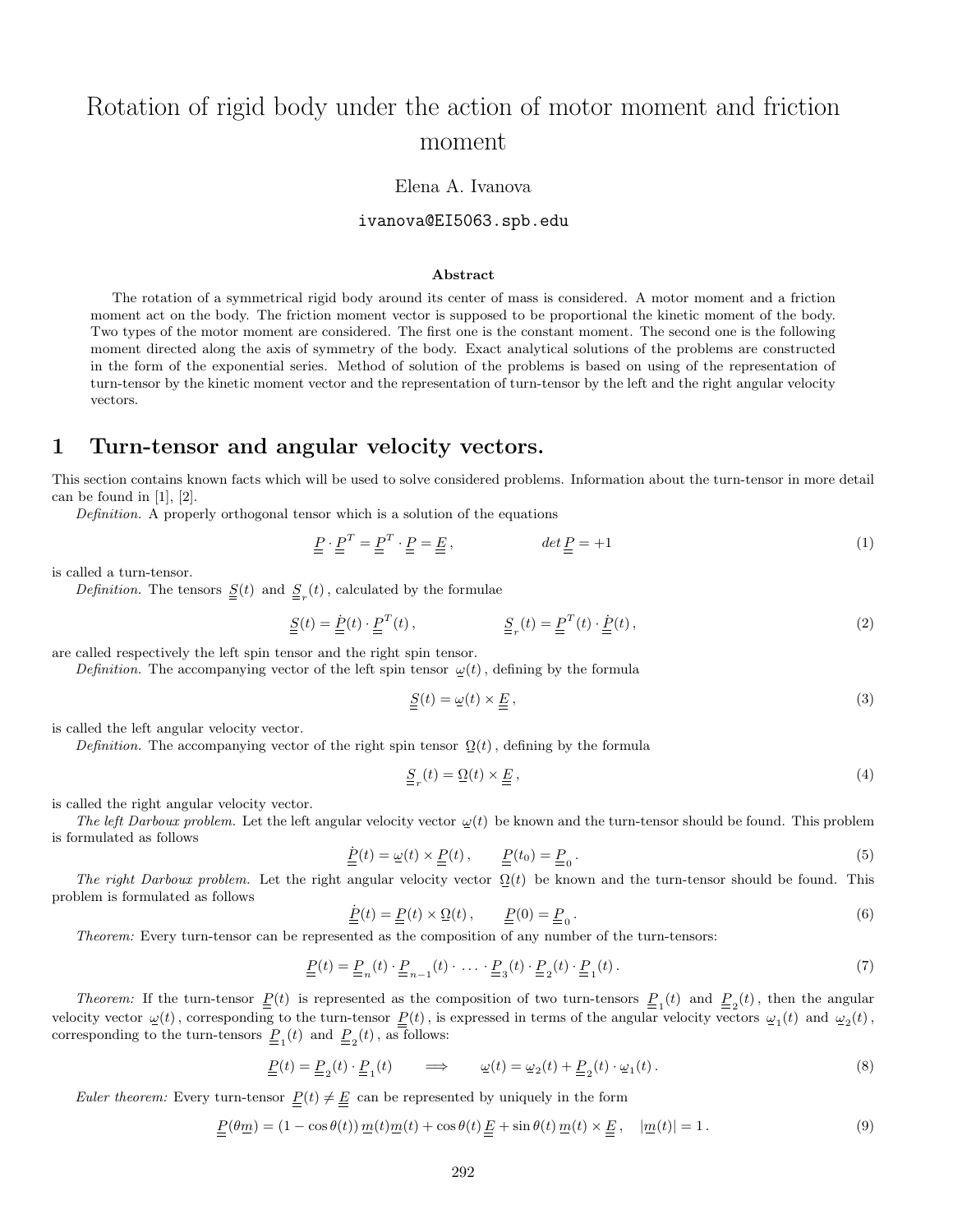Using Euler representation of the turn-tensor, it is easy to derive expressions for the angular velocities

$$
\underline{\omega}(t) = \dot{\theta}(t) \underline{m}(t) + \sin \theta(t) \underline{\dot{m}}(t) + (1 - \cos \theta(t)) \underline{m}(t) \times \underline{\dot{m}}(t),
$$
  

$$
\underline{\Omega}(t) = \dot{\theta}(t) \underline{m}(t) + \sin \theta(t) \underline{\dot{m}}(t) - (1 - \cos \theta(t)) \underline{m}(t) \times \underline{\dot{m}}(t).
$$
 (10)

# **2 Representation of turn-tensor of symmetrical rigid body by the kinetic moment vector.**

*Theorem:* Let the inertia tensor of a rigid body in the reference position be

$$
\underline{\underline{\theta}} = \lambda \underline{ee} + \mu \left( \underline{\underline{E}} - \underline{ee} \right). \tag{11}
$$

Let the actual position of the rigid body be determined by the turn-tensor  $\underline{P}(t)$  and the rigid body have the angular velocity  $\underline{\omega}(t)$ , and the kinetic moment vector (the moment of momentum vector) of the rigid body, calculated with respect to some point of the body, be  $L(t)$ :

$$
\underline{L}(t) = \underline{P}(t) \cdot \underline{\underline{\theta}} \cdot \underline{P}^T(t) \cdot \underline{\omega}(t).
$$
\n(12)

In this case the turn-tensor of the rigid body  $P(t)$  can be represented as the composition of two turn-tensors

$$
\underline{\underline{P}}(t) = \underline{\underline{P}}_L(t) \cdot \underline{\underline{P}}_*(t).
$$
\n(13)

The turn-tensor  $\underline{P}_L(t)$  is determined by the kinetic moment vector of the rigid body  $\underline{L}(t)$  as solution of the left Darboux problem

$$
\underline{\dot{P}}_L(t) = \underline{\omega}_L(t) \times \underline{P}_L(t), \qquad \underline{\omega}_L(t) = \mu^{-1} \underline{L}(t), \qquad \underline{P}_L(0) = \underline{P}(0).
$$
\n(14)

The turn-tensor  $P_*(t)$  has the form

$$
\underline{\underline{P}}_{*}(t) = (1 - \cos\beta(t))\,\underline{ee} + \cos\beta(t)\,\underline{\underline{E}} + \sin\beta(t)\,\underline{e} \times \underline{\underline{E}}\,,\tag{15}
$$

where angle  $\beta(t)$  is expressed in terms of the right angular velocity corresponding to turn-tensor  $\underline{P}_t(t)$ 

$$
\beta(t) = \int (\mu - \lambda) \lambda^{-1} e \cdot \Omega_L(t) dt, \quad \Omega_L(t) = \underline{P}_L^T(t) \cdot \omega_L(t), \quad \beta(0) = 0.
$$
 (16)

Proof of the theorem can be found in [3].

## **3 Representation of turn-tensor by left and right angular velocity vectors. Alternative formulations of Darboux problem.**

*Theorem:* Let both angular velocity vectors be known. Then the turn-tensor can be found without additional integration. It is calculated by formula  $\alpha$  +  $\alpha$  +  $\alpha$  +  $\alpha$  $\Delta$ 

$$
\underline{P} = A \underline{\omega} \Omega + B (\underline{\omega} \Omega) + C \underline{\omega} \dot{\Omega} + D (\underline{\omega} \times \underline{\omega}) (\Omega \times \dot{\Omega}),
$$
  
\n
$$
A = \dot{\Omega} \cdot \dot{\Omega} D = \dot{\omega} \cdot \dot{\omega} D, \qquad B = -\frac{1}{2} (\Omega^2) D = -\frac{1}{2} (\omega^2) D
$$
  
\n
$$
C = \Omega^2 D = \omega^2 D, \qquad D = 1/(\Omega \times \dot{\Omega})^2 = 1/(\underline{\omega} \times \dot{\omega})^2.
$$
\n(17)

Proof of this theorem can be found in [4]. Theorem (17) allows to formulate Darboux problem as follows.

**Left Darboux problem.** The left angular velocity vector  $\omega(t)$  is known. The right angular velocity vector  $\Omega(t)$  should be found (see  $[4]$ ).

*Formulation I.* The right angular velocity vector is determined as solution of Cauchy problem

$$
\underline{\Omega} + a(\underline{\omega}) \underline{\Omega} + b(\underline{\omega}) \underline{\Omega} = c(\underline{\omega}) \underline{\Omega} \times \underline{\Omega}, \qquad \underline{\Omega}(t_0) = \underline{\underline{P}}_0^T \cdot \underline{\omega}_0, \qquad \underline{\Omega}(t_0) = \underline{\underline{P}}_0^T \cdot \underline{\omega}_0,
$$
\n
$$
a(\underline{\omega}) = -(\ln |\underline{\omega} \times \underline{\omega}|), \quad b(\underline{\omega}) = \frac{(\underline{\omega} \times \underline{\omega}) \cdot (\underline{\omega} \times \underline{\omega})}{(\underline{\omega} \times \underline{\omega})^2}, \quad c(\underline{\omega}) = \frac{\underline{\omega} \cdot (\underline{\omega} \times \underline{\omega})}{(\underline{\omega} \times \underline{\omega})^2} - 1.
$$
\n(18)

*Formulation II.* The right angular velocity vector is determined as solution of Cauchy problem

$$
\ddot{\Omega} + A(\underline{\omega}) \dot{\Omega} + B(\underline{\omega}) \dot{\Omega} + C(\underline{\omega}) \Omega = 0, \qquad \Omega(t_0) = \underline{P}_0^T \cdot \underline{\omega}_0, \qquad \dot{\Omega}(t_0) = \underline{P}_0^T \cdot \dot{\underline{\omega}}_0,
$$
  

$$
\ddot{\Omega}(t_0) = \underline{P}_0^T \cdot [c(\underline{\omega}_0) \underline{\omega}_0 \times \dot{\underline{\omega}}_0 - a(\underline{\omega}_0) \underline{\dot{\omega}}_0 - b(\underline{\omega}_0) \underline{\omega}_0],
$$
\n(19)

$$
A(\underline{\omega}) = 2a(\underline{\omega}) - [\ln c(\underline{\omega})]^{\cdot}, \ B(\underline{\omega}) = \dot{a}(\underline{\omega}) + a(\underline{\omega}) (a(\underline{\omega}) - [\ln c(\underline{\omega})]^{\cdot}) + b(\underline{\omega}) + c^2(\underline{\omega}) \omega^2,
$$

$$
C(\underline{\omega}) = \dot{b}(\underline{\omega}) + b(\underline{\omega}) \left( a(\underline{\omega}) - [\ln c(\underline{\omega})] \right) - \frac{1}{2} c^2(\underline{\omega}) \left( \omega^2 \right).
$$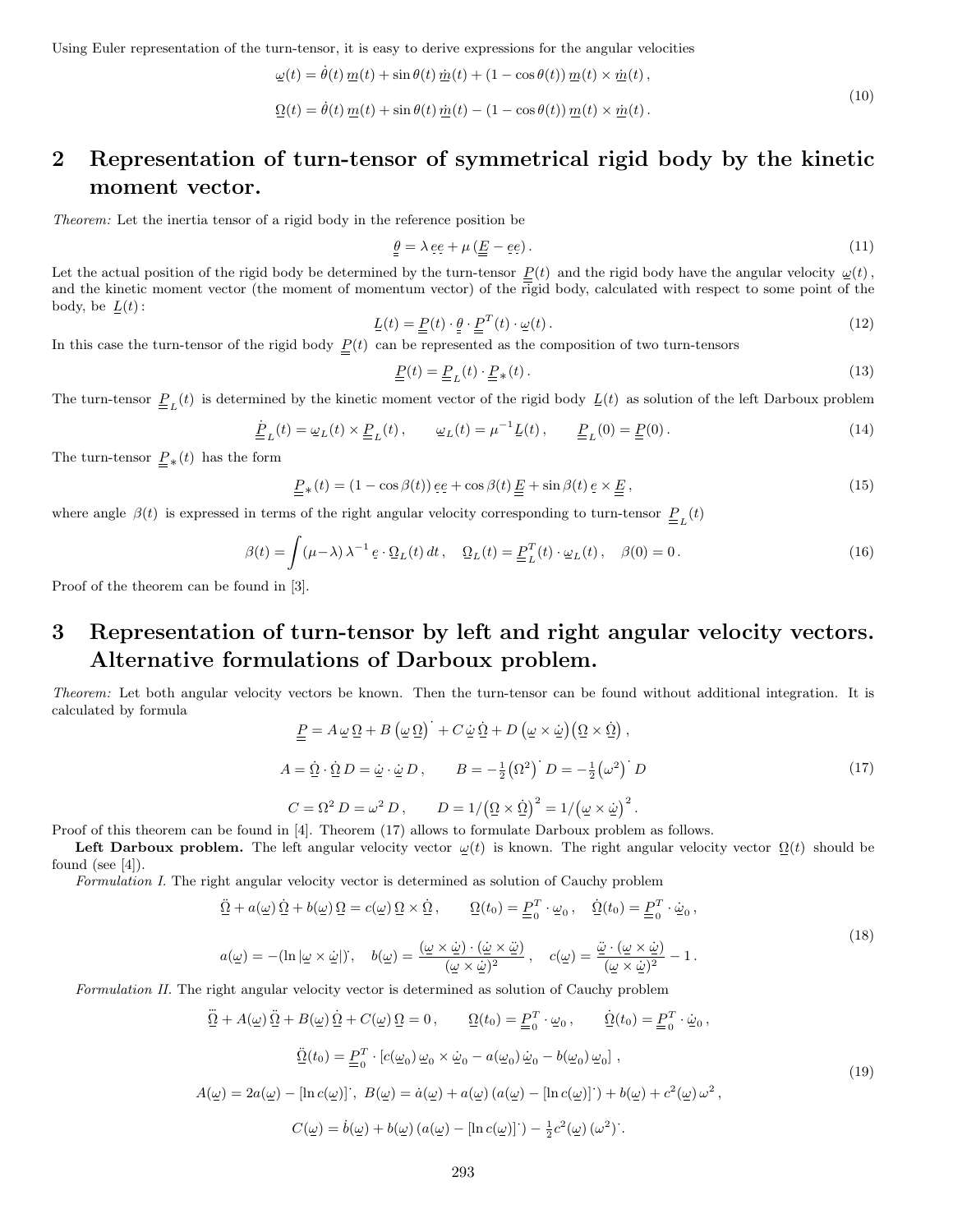**Right Darboux problem.** The right angular velocity vector  $\Omega(t)$  is known. The left angular velocity vector  $\omega(t)$  should be found (see  $[4]$ ).

*Formulation I.* The left angular velocity vector is determined as solution of Cauchy problem

$$
\ddot{\underline{\omega}} + a(\underline{\Omega}) \dot{\underline{\omega}} + b(\underline{\Omega}) \underline{\omega} = c(\underline{\Omega}) \underline{\omega} \times \dot{\underline{\omega}}, \qquad \underline{\omega}(0) = \underline{P}_0 \cdot \underline{\Omega}_0, \qquad \dot{\underline{\omega}}(0) = \underline{P}_0 \cdot \dot{\underline{\Omega}}_0,
$$
  

$$
a(\underline{\Omega}) = -(\ln |\underline{\Omega} \times \dot{\underline{\Omega}}|), \quad b(\underline{\Omega}) = \frac{(\underline{\Omega} \times \dot{\underline{\Omega}}) \cdot (\dot{\underline{\Omega}} \times \dot{\underline{\Omega}})}{(\underline{\Omega} \times \dot{\underline{\Omega}})^2}, \quad c(\underline{\Omega}) = \frac{\underline{\ddot{\Omega}} \cdot (\underline{\Omega} \times \dot{\underline{\Omega}})}{(\underline{\Omega} \times \dot{\underline{\Omega}})^2} + 1.
$$
  
(20)

*Formulation II.* The left angular velocity vector is determined as solution of Cauchy problem

$$
\ddot{\underline{\omega}} + A(\underline{\Omega}) \dot{\underline{\omega}} + B(\underline{\Omega}) \dot{\underline{\omega}} + C(\underline{\Omega}) \underline{\omega} = 0, \qquad \underline{\omega}(t_0) = \underline{P}_0 \cdot \underline{\Omega}_0, \qquad \dot{\underline{\omega}}(t_0) = \underline{P}_0 \cdot \dot{\underline{\Omega}}_0,
$$
  

$$
\ddot{\underline{\omega}}(t_0) = \underline{P}_0 \cdot \left[ c(\underline{\Omega}_0) \underline{\Omega}_0 \times \dot{\underline{\Omega}}_0 - a(\underline{\Omega}_0) \underline{\Omega}_0 - b(\underline{\Omega}_0) \underline{\Omega}_0 \right],
$$
  

$$
A(\underline{\Omega}) = 2a(\underline{\Omega}) - \left[ \ln c(\underline{\Omega}) \right], \ B(\underline{\Omega}) = \dot{a}(\underline{\Omega}) + a(\underline{\Omega}) \left( a(\underline{\Omega}) - \left[ \ln c(\underline{\Omega}) \right] \right) + b(\underline{\Omega}) + c^2(\underline{\Omega}) \Omega^2,
$$
  

$$
C(\underline{\Omega}) = \dot{b}(\underline{\Omega}) + b(\underline{\Omega}) \left( a(\underline{\Omega}) - \left[ \ln c(\underline{\Omega}) \right] \right) - \frac{1}{2} c^2(\underline{\Omega}) \left( \Omega^2 \right).
$$
 (21)

# **4 Rotation of rigid body under the action of constant motor moment.**

Let us consider a symmetrical rigid body. The center of mass of the body is fixed. A motor moment  $M_*$  and a friction moment  $\underline{M}_{fr}(t) = -k \underline{L}(t)$  act on the body. Equations of the motion of the body have the form

$$
\underline{\dot{L}}(t) = -k \underline{L}(t) + \underline{M}_*, \qquad \underline{L}(t) = \underline{P}(t) \cdot [\lambda \underline{e} \underline{e} + \mu (\underline{E} - \underline{e} \underline{e})] \cdot \underline{P}^T(t) \cdot \underline{\omega}(t),
$$
\n
$$
\underline{M}_* = \text{const}, \qquad \underline{\underline{P}}(t) = \underline{\omega}(t) \times \underline{P}(t), \qquad \underline{P}(0) = \underline{E}, \qquad \underline{\omega}(0) = \underline{\omega}_0.
$$
\n
$$
(22)
$$

Using the theorem of representation of turn-tensor  $(11) - (16)$ , the problem  $(22)$  can be rewritten in the form

$$
\underline{\omega}_L(t) = -k \underline{\omega}_L(t) + \underline{M}, \qquad \underline{\omega}_L(0) = \underline{\omega}_{L0}, \quad \underline{\omega}_{L0} = [(\lambda/\mu - 1)\underline{e}e + \underline{E}] \cdot \underline{\omega}_0,
$$
\n
$$
\underline{P}(t) = \underline{P}_L(t) \cdot \underline{P}(\beta e), \qquad \underline{\dot{P}}_L(t) = \underline{\omega}_L(t) \times \underline{P}_L(t), \qquad \underline{P}_L(0) = \underline{E},
$$
\n
$$
\underline{M} = \underline{M}_*/\mu, \qquad \beta(t) = (\mu/\lambda - 1) \int e \cdot \underline{\Omega}_L(t) dt, \qquad \beta(0) = 0.
$$
\n(23)

It is easy to see, that problem (23) can be reduced to solution of the left Darboux problem:

$$
\underline{\dot{P}}_L(t) = \underline{\omega}_L(t) \times \underline{P}_L(t), \qquad \underline{P}_L(0) = \underline{E},
$$
\n
$$
\underline{\omega}_L(t) = \underline{a} e^{-kt} + \underline{b}, \qquad \underline{a} = \underline{\omega}_{L0} - \underline{M}/k, \qquad \underline{b} = \underline{M}/k.
$$
\n(24)

Using the theorem of representation of turn-tensor (17) and formulation of the left Darboux problem (18), problem (24) can be formulated as Cauchy problem in term of the right angular velocity vector  $\, \underline{\Omega}_{L}(t) \, : \,$ 

$$
\underline{\ddot{\Omega}}_L(t) + k \,\underline{\dot{\Omega}}_L(t) = -\underline{\Omega}_L(t) \times \underline{\dot{\Omega}}_L(t) \,, \qquad \underline{\Omega}_L(0) = a + b \,, \qquad \underline{\dot{\Omega}}_L(0) = -k \, \underline{a} \,. \tag{25}
$$

Using formulation of the left Darboux problem (19), problem (25) can be rewritten as follows:

$$
\ddot{Q}_L(t) + 2k \dot{Q}_L(t) + (k^2 + b^2 + 2 \mathbf{a} \cdot \mathbf{b} e^{-kt} + a^2 e^{-2kt}) \dot{Q}_L(t) +\n+ k (\mathbf{a} \cdot \mathbf{b} e^{-kt} + a^2 e^{-2kt}) Q_L(t) = 0 ,
$$
\n(26)  
\n
$$
\mathbf{Q}_L(0) = \mathbf{a} + \mathbf{b}, \qquad \dot{\mathbf{Q}}_L(0) = -k \mathbf{a}, \qquad \dot{\mathbf{Q}}_L(0) = k^2 \mathbf{a} - k \mathbf{a} \times \mathbf{b}.
$$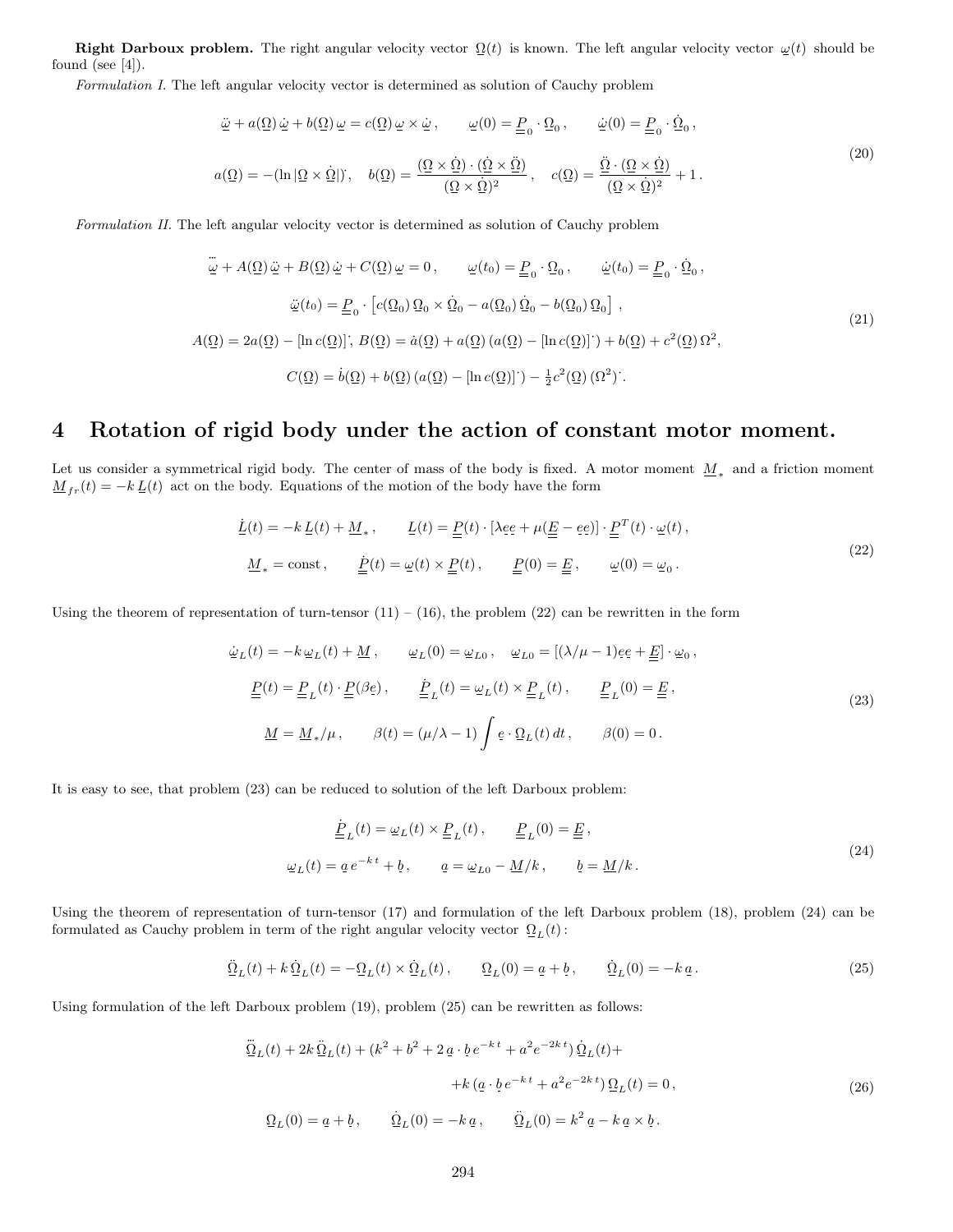Let us look for solution of differential equation (26) in the form of exponential series. It is easy to show that solution, represented by the exponential series, takes the form

$$
\begin{split}\n\Omega_L(t) &= \underline{A}_0 \sum_{n=0}^{\infty} C_n^{(0)} e^{-nkt} + (\underline{B}_1 \cos bt + \underline{B}_2 \sin bt) \sum_{n=1}^{\infty} \text{Re} \, C_n \, e^{-nkt} + \\
&\quad + (-\underline{B}_1 \sin bt + \underline{B}_2 \cos bt) \sum_{n=1}^{\infty} \text{Im} \, C_n \, e^{-nkt} \,, \\
C_0^{(0)} &= C_1 = 1, \quad C_1^{(0)} = \frac{a \cdot b}{b^2}, \quad C_n^{(0)} = -\frac{(2n-3) \, \underline{a} \cdot \underline{b} \, C_{n-1}^{(0)} + (n-3) \, a^2 \, C_{n-2}^{(0)}}{n \, [(n-1)^2 k^2 + b^2]}, \\
C_2 &= -\frac{a \cdot b}{k(2k - ib)}, \quad C_n = -\frac{[(2n-3)k - 2ib] \, \underline{a} \cdot \underline{b} \, C_{n-1} + [(n-3)k - ib] \, a^2 \, C_{n-2}}{(n-1)k \, [(n-1)k - 2ib] (nk - ib)}\n\end{split} \tag{27}
$$

Here constant vectors  $\underline{A}_0$ ,  $\underline{B}_1$ ,  $\underline{B}_2$  are determined by the initial conditions (26). Proof of the fact that the system of exponents is complete on the class of functions which are solution of differential equation (26) and proof of uniform convergence of series (27) can be found in [5], where analogous differential equation is solved.

*Analysis of solution of the problem.* An asymptotic analysis of the solution at the large values of time shows that at all initial conditions the following properties of the body motion take place:

$$
\underline{\omega}_L(t) \xrightarrow{t \to +\infty} \frac{1}{k} \underline{M}, \qquad \underline{\Omega}_L(t) \xrightarrow{t \to +\infty} \underline{A}_0, \qquad \dot{\varphi}(t) \xrightarrow{t \to +\infty} \left(\frac{\mu}{\lambda} - 1\right) \underline{e} \cdot \underline{A}_0.
$$
\n(28)

Hence, at the large values of time the body motion tends to the regular precession, which axis is directed along the motor moment. In the case  $\omega_{L0} = \omega_{L0}^0 \underline{m}$ ,  $\underline{m} = \underline{M}/M$ , solution of considered problem takes the form

$$
\underline{P}(t) = \underline{P}_{Lo}(\psi \underline{m}) \cdot \underline{P}(\beta_0 \underline{e}), \qquad \dot{\psi}(t) = \omega_0(t), \qquad \psi(0) = 0,
$$
\n
$$
\dot{\beta}_0(t) = \left(\frac{\mu}{\lambda} - 1\right) \omega_0(t) \underline{m} \cdot \underline{e}, \qquad \beta(0) = 0, \qquad \omega_0(t) = \frac{1}{k} M + \left(\omega_{Lo}^0 - \frac{1}{k} M\right) e^{-kt}.
$$
\n
$$
(29)
$$

Let us investigate stability of motion (29). Let us suppose that  $\omega_{L0} = \omega_{L0}^0 \underline{m} + \tilde{\omega}_{L0}$ , where  $|\tilde{\omega}_{L0}| \sim \varepsilon$ . Then

$$
\underline{\omega}_L(t) = \omega_0(t) \underline{m} + \tilde{\underline{\omega}}_{L0} e^{-kt}, \qquad (30)
$$

where  $\omega_0(t)$  is determined by formula (29). Expression (30) proves that  $|\omega_L(t) - \omega_0(t) m| \sim \varepsilon$ . Let us represent turn-tensor  $\underline{P}_L$  in the form

$$
\underline{\underline{P}}_L(t) = \underline{\underline{P}}_{L0}(\psi(t)\underline{m}) \cdot \underline{\underline{\tilde{P}}}(t), \qquad \underline{\underline{\tilde{P}}}(0) = \underline{\underline{P}}_{L0}^T(\psi(0)\underline{m}) \cdot \underline{\underline{P}}_L(0) = \underline{\underline{E}}.
$$
\n(31)

To prove stability of motion of axis of symmetry of the body it is necessary to prove that  $\tilde{P}$  is the tensor of small turn. According to formulae  $(1) - (4)$ ,  $(8)$ 

$$
\underline{\omega}_L = \omega_0 \underline{m} + \underline{P}_{L0} \cdot \underline{\tilde{\omega}}, \qquad \underline{\Omega}_L = \underline{\tilde{P}}^T \cdot \omega_0 \underline{m} + \underline{\tilde{\Omega}}.
$$
\n(32)

It is easy to show that

$$
\underline{\Omega}_L - \underline{\underline{P}}_{L0}^T \cdot \underline{\omega}_L = \underline{\underline{Q}}^T \cdot \underline{\omega}_0 \underline{m} - \underline{\underline{Q}} \cdot \underline{\tilde{\Omega}}, \qquad \underline{\underline{Q}} = \underline{\tilde{\underline{P}}} - \underline{\underline{E}}.
$$
\n(33)

If  $\tilde{\underline{P}}$  is the tensor of small turn, then  $\tilde{\underline{\omega}} \sim \varepsilon$ ,  $\tilde{\underline{\Omega}} \sim \varepsilon$ ,  $\underline{\underline{Q}} \sim \varepsilon$ . As follows from (33),  $|\underline{\Omega}_L - \underline{\underline{P}}_{L0}^T \cdot \underline{\omega}_L| \sim \underline{\underline{Q}}$ . Hence, condition  $\underline{\underline{Q}} \sim \varepsilon$ and condition  $|\Omega_L - P_{L0}^T \cdot \omega_L| \sim \varepsilon$  are equivalent. Let us consider the difference

$$
\omega_0(\underline{\Omega}_L - \underline{\underline{P}}_{L0}^T \cdot \underline{\omega}_L) - \dot{\omega}_0(\underline{\Omega}_L - \underline{\underline{P}}_{L0}^T \cdot \underline{\omega}_L) = \omega_0^2 \underline{m} \times \underline{\tilde{\omega}} + \omega_0^2 \underline{\underline{Q}}^T \cdot (\underline{m} \times \underline{\tilde{\omega}}) + \underline{\underline{Q}} \cdot (\dot{\omega}_0 \underline{\tilde{\Omega}} - \omega_0 \underline{\tilde{\Omega}}).
$$
\n(34)

According to (30), (32)

$$
\tilde{\omega} = \underline{P}_{L0}^T \cdot \omega_L - \omega_0 \underline{m} = \underline{P}_{L0}^T \cdot \tilde{\omega}_{L0} e^{-kt}.
$$
\n(35)

Neglecting the terms of  $\varepsilon^2$  order in equation (34) and using expression (35), we obtain a linear equation in term of  $(\Omega_L - \frac{P^T}{E_{L0}} \cdot \omega_L)$ :

$$
\omega_0(\underline{\Omega}_L - \underline{\underline{P}}_{L0}^T \cdot \underline{\omega}_L) - \dot{\omega}_0(\underline{\Omega}_L - \underline{\underline{P}}_{L0}^T \cdot \underline{\omega}_L) = \omega_0^2 \underline{\underline{P}}_{L0}^T \cdot (\underline{m} \times \underline{\tilde{\omega}}_{L0}) e^{-kt}.
$$
\n(36)

As it was shown above, if solution of equation (36) is  $\varepsilon$  order, then motion of axis of symmetry of the body is stable. Solution of equation (36) has the form

$$
\underline{\Omega}_L - \underline{P}_{L0}^T \cdot \underline{\omega}_L = \omega_0 \int_0^t \underline{P}_{L0}^T \cdot (\underline{m} \times \underline{\tilde{\omega}}_{L0}) e^{-k \cdot t} dt.
$$
\n(37)

As  $|\tilde{\omega}_{L0}| \sim \varepsilon$  and  $|m| = 1$ , according to (37),  $|\Omega_L - P_{L0}^T \cdot \omega_L| \sim \varepsilon$ . Hence, motion of axis of symmetry of the body is stable.